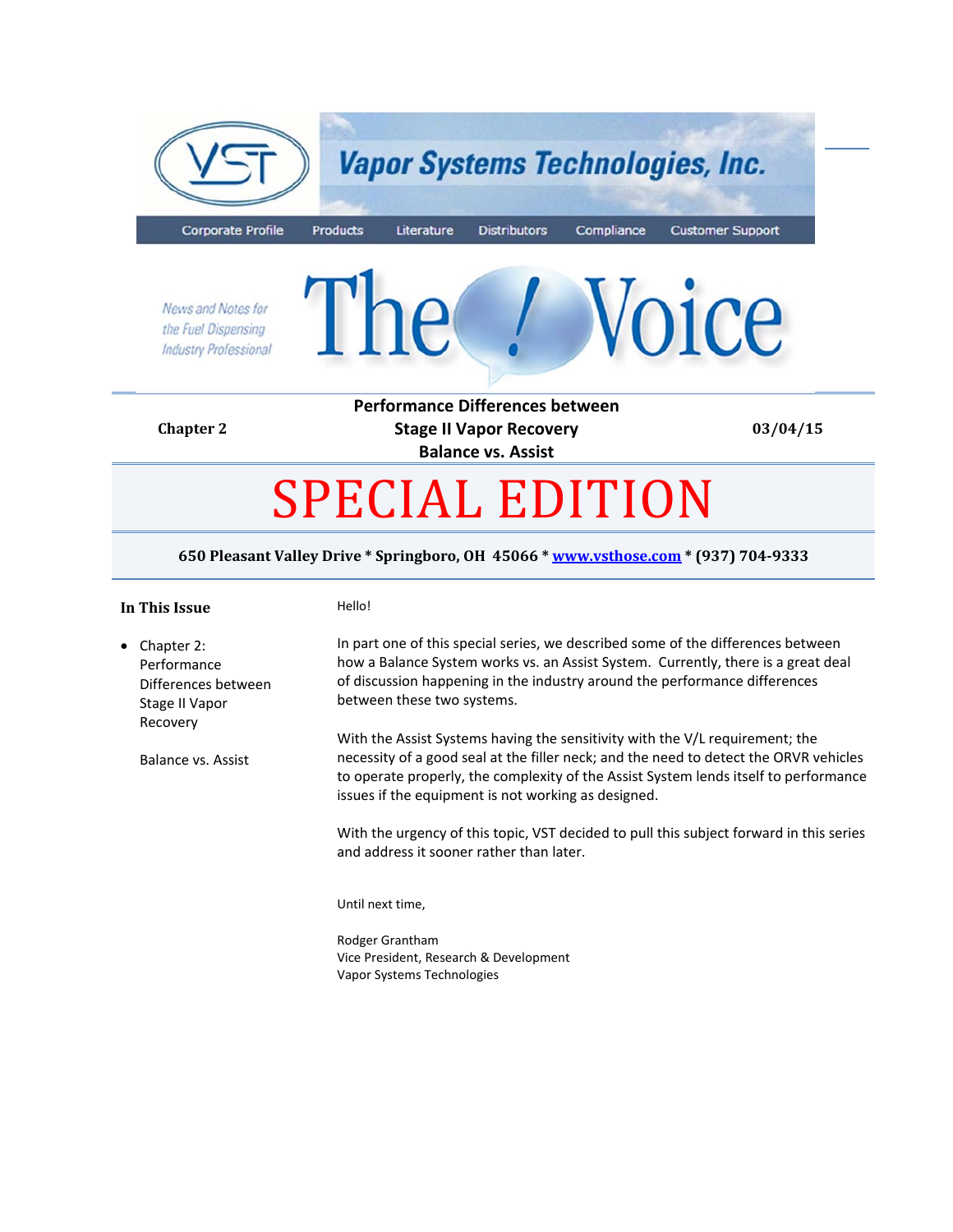The *Voice* News and Notes for the Fuel Dispensing **Industry Professional** 

# Performance Differences between Stage II Vapor Recovery: Balance vs. Assist

*BY RODGER GRANTHAM: VICE PRESIDENT, RESEARCH & DEVELOPMENT March 3, 2015*

## PERFORMANCE ISSUES

Although all EVR vapor recovery systems and related components have to be tested and certified to the same performance standards for reducing vapor emissions, there are performance differences between the various systems and components that can, and do, create ISD (In‐Station Diagnostics) alarms which add maintenance costs. One big difference that's becoming a prominent issue is something called "Over Pressurization" or OP for short. In order to reduce a source of vapor emissions referred to as "Fugitive Emissions," all EVR vapor recover systems are required to maintain the Underground Storage Tank(s) at or below a certain pressure. These UST pressure limits are being monitored by the ISD system, and OP alarms will result if the UST pressure limits are exceeded.

For the last few years, CARB has dealt with the OP issue, which shows up most prominently during the winter fuel period, by issuing Special Advisory 405. Since the cause(s) for OP were not clearly understood, and therefore the cure unknown, SA 405 has been a stopgap measure to allow GDFs to basically ignore/clear any OP alarms occurring during the winter fuel period. Although SA 405 applies to all GDFs, the OP issue has been almost exclusively an issue with GDFs using the Assist system. The situation has been further escalated within the last couple of years by the occurrence of Over Pressurization While Dispensing, or OPWD. OPWD occurs during normal operating hours, and is again, something exclusively associated with GDFs using the Assist system.

### INTRODUCTION OF ON‐BOARD REFUELING VAPOR RECOVERY (ORVR)

To understand the causes for OP and OPWD, we need to understand several things about how both the Balance System and the Assist System work, how they interact with the vehicles being refueled, and a little history. Starting in 1998, cars (with trucks following a few years later) in the US had to be produced with a new type of vapor recovery system, one that is on board the vehicle itself, called ORVR. Over the years since then, as new vehicles have been produced and have gradually replaced the older pre‐ORVR vehicles, the percentage of ORVR vehicles that make up the vehicle population has increased. The current estimate has the ORVR population at about 75% ‐ 80% of the vehicle fleet. Back in the pre‐ORVR days, when a car was being refueled using a vapor recovery nozzle, as one gallon of gasoline was pumped from the UST (Underground Storage Tanks) into the vehicle fuel tank, a gallon of saturated gasoline vapor was pumped from the vehicle fuel tank into the UST. This 1:1 replacement ratio of liquid gasoline for saturated vapor in the UST kept the UST pressure more or less stable, thereby reducing the tendency to pressurize, or create a vacuum, in the UST. With an ORVR vehicle, there is no saturated gasoline vapor available to return to the UST, as that is all being captured and retained on the vehicle itself. With no vapor available to return to the UST, all that can be returned will be purely air.

So why does this matter? When air is introduced into the UST it will vaporize some of the liquid gasoline in the tank; that is, the volume of vapor will grow, or more correctly, it will try to grow. Since the UST is a rigid container and not a balloon, the volume cannot grow, so instead the pressure will increase. Winter fuel blends will vaporize more than summer fuel blends, with about 30‐50% vapor growth for winter fuels and 20‐30% vapor growth for

Vapor Systems Technologies, Inc. \* 650 Pleasant Valley Drive \* Springboro, OH 45066 \* www.vsthose.com \* (937) 704-9333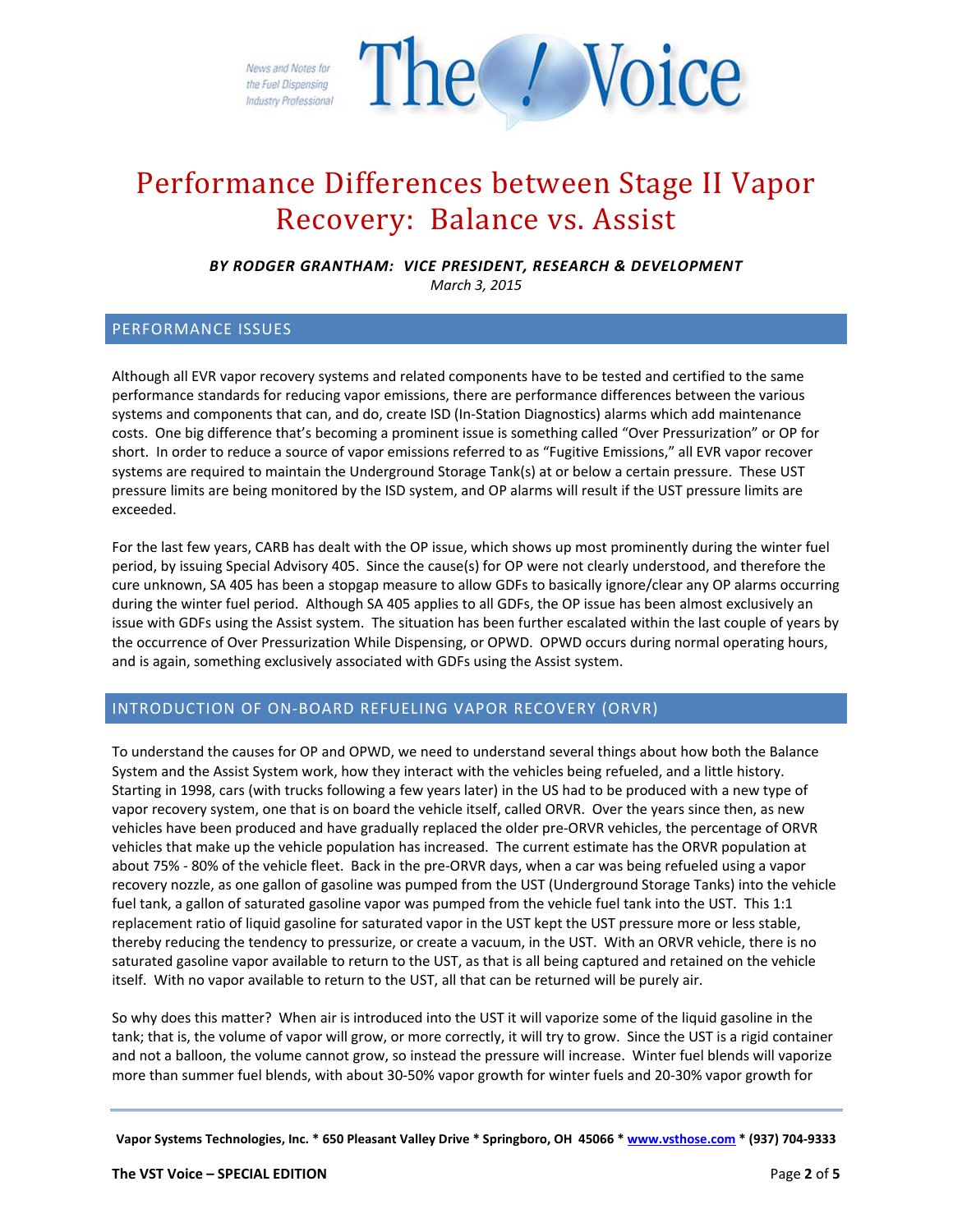News and Notes for the Fuel Dispensing **Industry Professional** 

.

summer fuels. As you can see, we now have a mechanism that will affect the UST pressure related to how the vapor recovery system deals with air being returned to the UST when refueling ORVR vehicles

/ Voice

The next piece of the puzzle is to understand how an ORVR fill neck functions differently than a non-ORVR fill neck. The older non-ORVR fill neck is really just a big tube that the nozzle goes in. As gasoline is pumped into the filler tube, gasoline vapor from the vehicle tank can flow right back out of it, where it can then be captured by the vapor recovery nozzle. The ORVR fill neck is much different. It may look similar at the opening where you insert the nozzle, but past this visible portion, the fill neck tube reduces down to a very small diameter. This is done so that the gasoline being pumped into the filler tube will effectively block the tube and prevent any gasoline vapor from traveling back up through the tube to the nozzle. The vapor in the vehicle tank is instead forced to go into a vapor canister on the vehicle where it is captured. There is a phenomenon known as "air entrainment" that occurs because of the fluid dynamics of the ORVR filler neck design, which results in the gasoline flowing into the ORVR filler neck actually "pulling" a small amount of the surrounding air in with it. This air entrainment phenomenon is acting as a pump, and similar to any other type of pump, if the inlet is blocked, it will create a vacuum or suction.

How the Balance and the Assist Systems interact with an ORVR filler neck are very different. When a Balance nozzle is being used, the face seal of the nozzle will seal up against the face of the filler neck, and there will then just be a passage way from the nozzle through all of the vapor plumbing back to the UST. If there is no vapor being returned from the vehicle's filler neck, then there is no flow back to the UST, and the V/L ratio will just be 0.0. With nothing being returned to the UST, as liquid gasoline is being pumped out of the UST, the pressure in the UST will be reduced, and the result is typically the UST being under a vacuum or negative pressure. It is because of this behavior that the Balance System is considered to be "ORVR Compatible," which means it can be used to refuel ORVR equipped vehicles without causing the UST to pressurize.

How the Assist System interacts with an ORVR equipped vehicle is different because of the dispenser vapor pump. In the pre‐ORVR days, Assist nozzles did not seal against the filler neck, but instead, just had a passageway in the spout whereby the vapor pump would draw in the gasoline vapor coming out of the non-ORVR filler neck, and pumped the vapor into the UST. Assuming the V/L was set to about 1:1, a like exchange of volumes in the UST would keep the UST from pressurizing, and the Assist System would operate very similarly to a Balance System when used on non-ORVR vehicles. With an ORVR equipped vehicle, there is no gasoline vapor available for the Assist nozzle to collect and return to the UST. Because the vapor pump is still pumping from the nozzle to the UST, an Assist nozzle will just collect air when used with an ORVR vehicle, and this air will be pumped into the UST. As mentioned previously, when air is ingested into the UST, it will vaporize liquid fuel in the UST and expand, which then causes the UST to grossly over pressurize. Something has to be done to limit this air ingestion into the UST to make the Assist System compatible with the ORVR vehicles.

### ASSIST SYSTEMS COMPATIBILITY WITH ORVR

The current EVR Assist nozzle has a boot and face seal on it very similar to what is found on a Balance nozzle so that it too can now be sealed against the filler neck. This is purposefully done as a way to sense when the Assist nozzle is being used on an ORVR vehicle. As described earlier, the ORVR fill neck acts like a pump (from the filler neck opening into the filler tube) due to the air entrainment, and with the Assist nozzle now sealed against the filler neck, the vapor pump in the dispenser is trying to pump from the filler neck opening back to the UST. These opposing pumping actions create a high vacuum within the vapor passage in the nozzle. A diaphragm located in the nozzle senses the high vacuum present with an ORVR vehicle refueling, and it operates a valve to reduce the V/L and limit the amount of air being returned to the UST by the vapor pump. It is in this way that the Assist System was modified from the pre‐EVR Assist system to make the EVR Assist system ORVR compatible.

Vapor Systems Technologies, Inc. \* 650 Pleasant Valley Drive \* Springboro, OH 45066 \* www.vsthose.com \* (937) 704-9333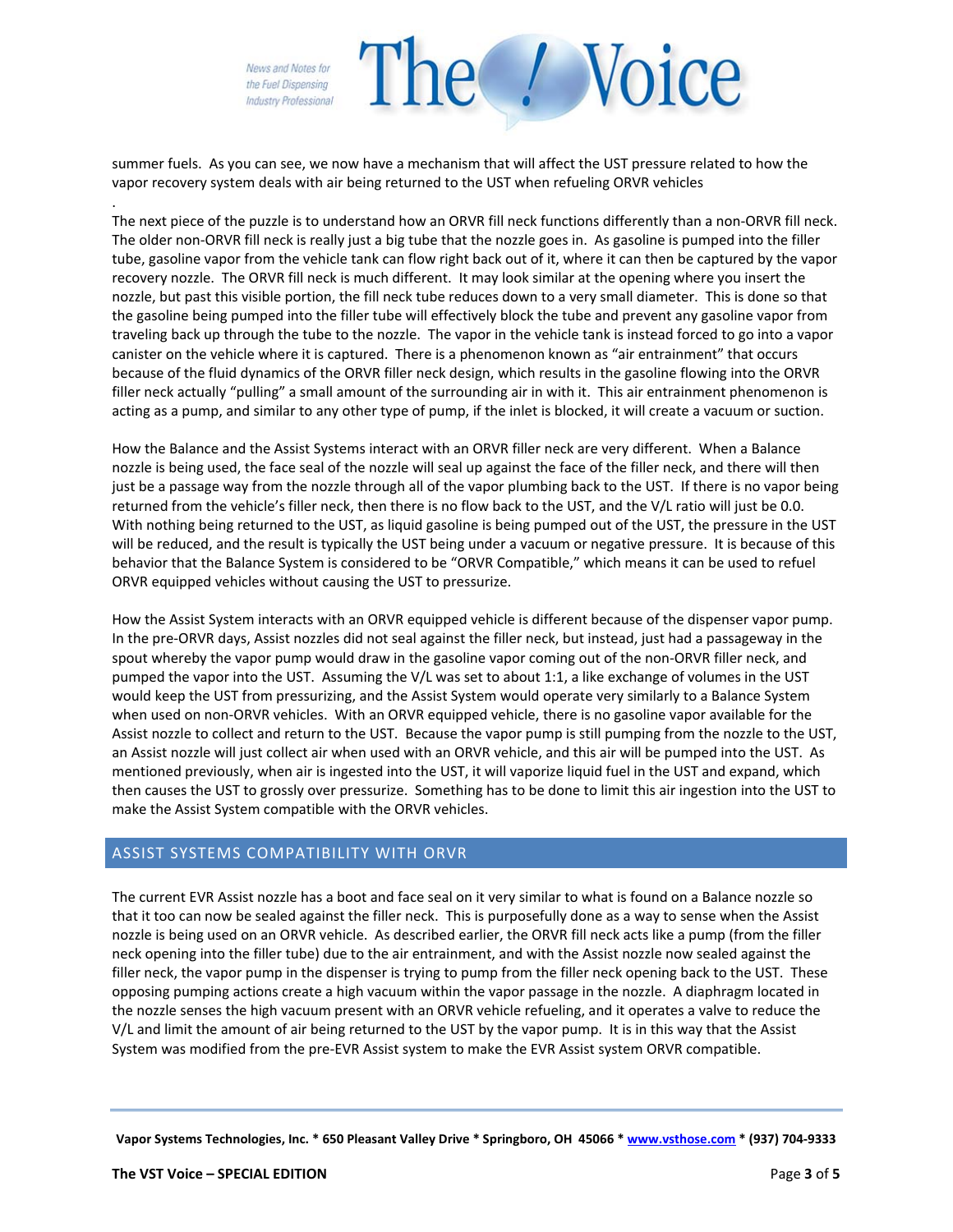News and Notes for the Fuel Dispensing **Industry Professional** 



Prior to the introduction of ORVR vehicles, CARB did a study to determine how to quantify and determine if a vapor recovery system is ORVR compatible. A maximum V/L of about 0.6 when refueling an ORVR vehicle was found to be required for a system to be considered ORVR compatible. This is fairly obvious when you consider winter fuel vapor growth values of 50%, a 0.6 V/L of straight air being introduced into the UST will result in an actual V/L of 0.9 when the vapor growth is taken into account  $(0.6 \times 1.5 = 0.9)$ , which is right at the threshold of what would cause UST pressurization. The Balance System will typically return a 0.0 V/L and the Assist System a 0.3 V/L when refueling ORVR vehicles, so it is the normal behavior of both the Balance System and the EVR Assist System to create a vacuum in the UST during normal daily refueling operations because of the ORVR compatibility of each system.

So what could go wrong? When EVR Systems, both Assist and Balance, were first introduced, OP and OPWD were practically unheard of, so something must have changed since then. There have been theories speculating it may be due to changes with the gasoline, but this cannot be a factor. Although the blend of components in gasoline has changed due to the elimination of MTBE and Ethanol mandates, the measure of the gasoline's volatility, RVP (Reid Vapor Pressure) has not, and this factor is closely controlled. It is true that the RVP increases for winter fuels and decreases for summer fuels, which does influence why OP is more prevalent during the winter fuel period. We will discuss the overriding factor with OP and OPWD first, then discuss some other less prevalent issues.

We described how the Assist System was modified from the early pre-ORVR version to make the Assist System ORVR compatible, which required that the Assist nozzle make a seal with the filler neck of an ORVR vehicle. VST has done extensive studies of all types of filler necks, both ORVR and non-ORVR, and it is clear that it would be nearly impossible for a nozzle to be able to make a seal on every variety of filler neck given the various manufactures and their different designs. If a Balance nozzle does not make a good seal on an ORVR vehicle, the result may be a small amount of air leakage into the UST, but the resulting V/L still remains well below the ORVR compatibility threshold, and the UST will remain at a vacuum. On the other hand, when the Assist nozzle does not make a good seal on an ORVR vehicle, it is a different story. Without a good seal, the ORVR detection diaphragm will not be able to sense the ORVR vehicle, and the V/L will not be reduced. There is a vapor pump running and the result is a full 1.0 V/L of air being pumped into the UST. The vapor growth will occur at a rate of 20‐50% for each ORVR vehicle that is not detected.

VST has monitored Assist sites and found average ORVR recognition rates at the GDF as low as 40% for the Assist System, and as low as 25% for an individual nozzle. Since the actual ORVR population is closer to 75% ‐ 80%, this means the miss-identification rate is about 50%, or ½ of all ORVR vehicles are not being identified as such by the Assist nozzle. Under these circumstances, the average ORVR V/L will work out to be above 0.6, and as expected, results in OPWD, typically with the site venting at 3 IWC. Since the site is at positive pressure all of the time, the CAS vapor processor is already full; and therefore, the vapor bypasses the CAS and vents out the PV Valve.

The circumstances for OP are basically the same issue. With poor ORVR recognition rates, the inherent tendency for the UST to be at a vacuum due to the refueling of ORVR vehicles is lost. Thus, the UST will be sitting at perhaps a very small vacuum, or at a positive pressure, as the site either closes for the night or activity diminishes. The way the CAS vapor processor functions is, (1) if there is any vacuum in the UST, the CAS is empty, and (2) if there is any pressure in the UST, the CAS is filling or may be full already, with no capacity left to absorb the overnight vapor expansion that will occur. With winter fuel and the high RVP/expansion rate, these conditions will make it difficult for the CAS to have the capacity to prevent OP from occurring.

Vapor Systems Technologies, Inc. \* 650 Pleasant Valley Drive \* Springboro, OH 45066 \* www.vsthose.com \* (937) 704-9333